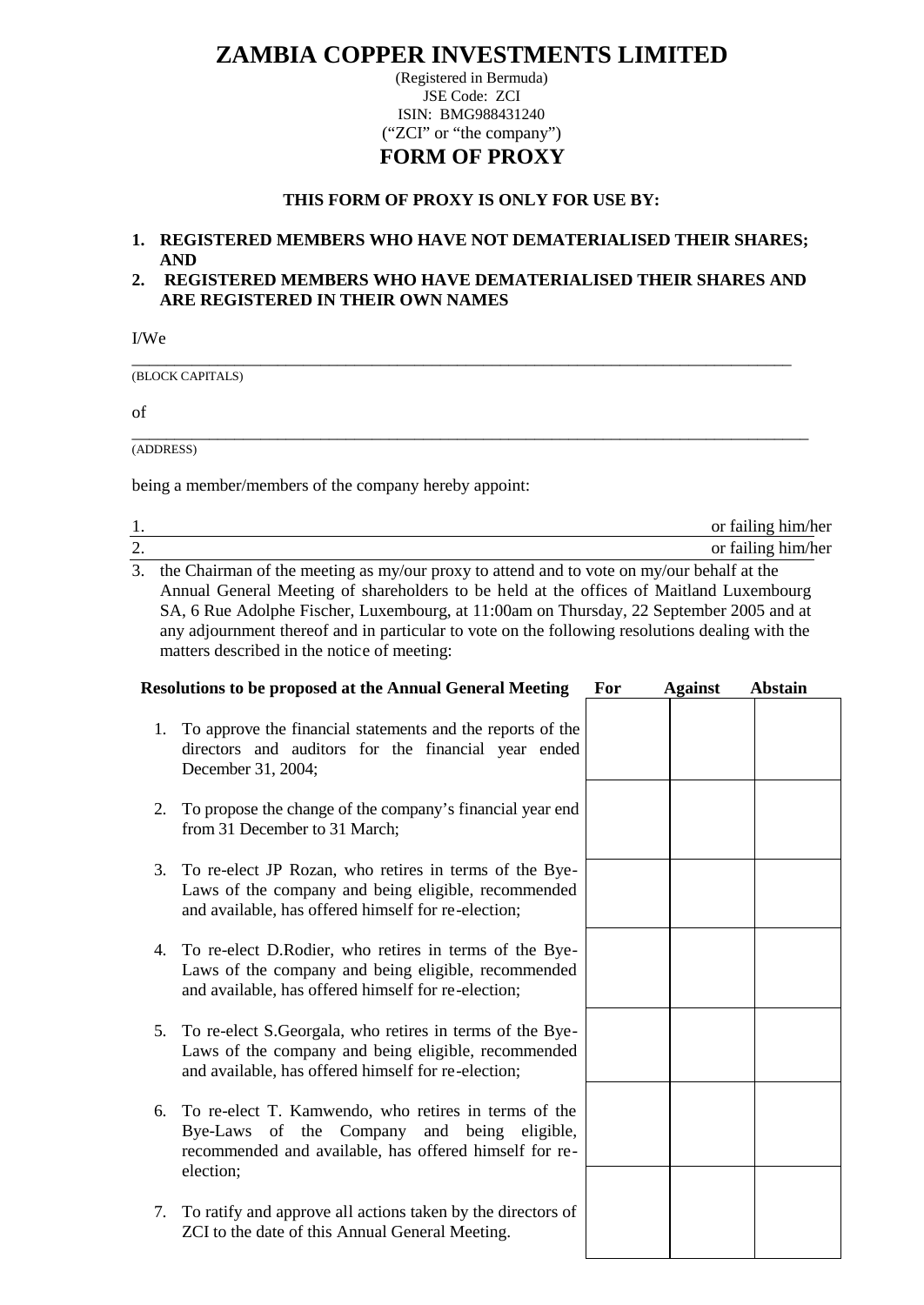- 8. To approve the directors' remuneration for 2004.
- 9. To appoint auditors and to fix their remuneration.

\*\*Please indicate with an "X" in the appropriate space above how you wish your vote to be cast. If you return this form duly signed without specific instructions, the proxy will vote or abstain from voting as he/she deems fit.

| Sign |  | $\sim$ $\sim$ $-$<br>. .<br>$\ddotsc$ |
|------|--|---------------------------------------|
|------|--|---------------------------------------|

**Please read instructions overleaf**